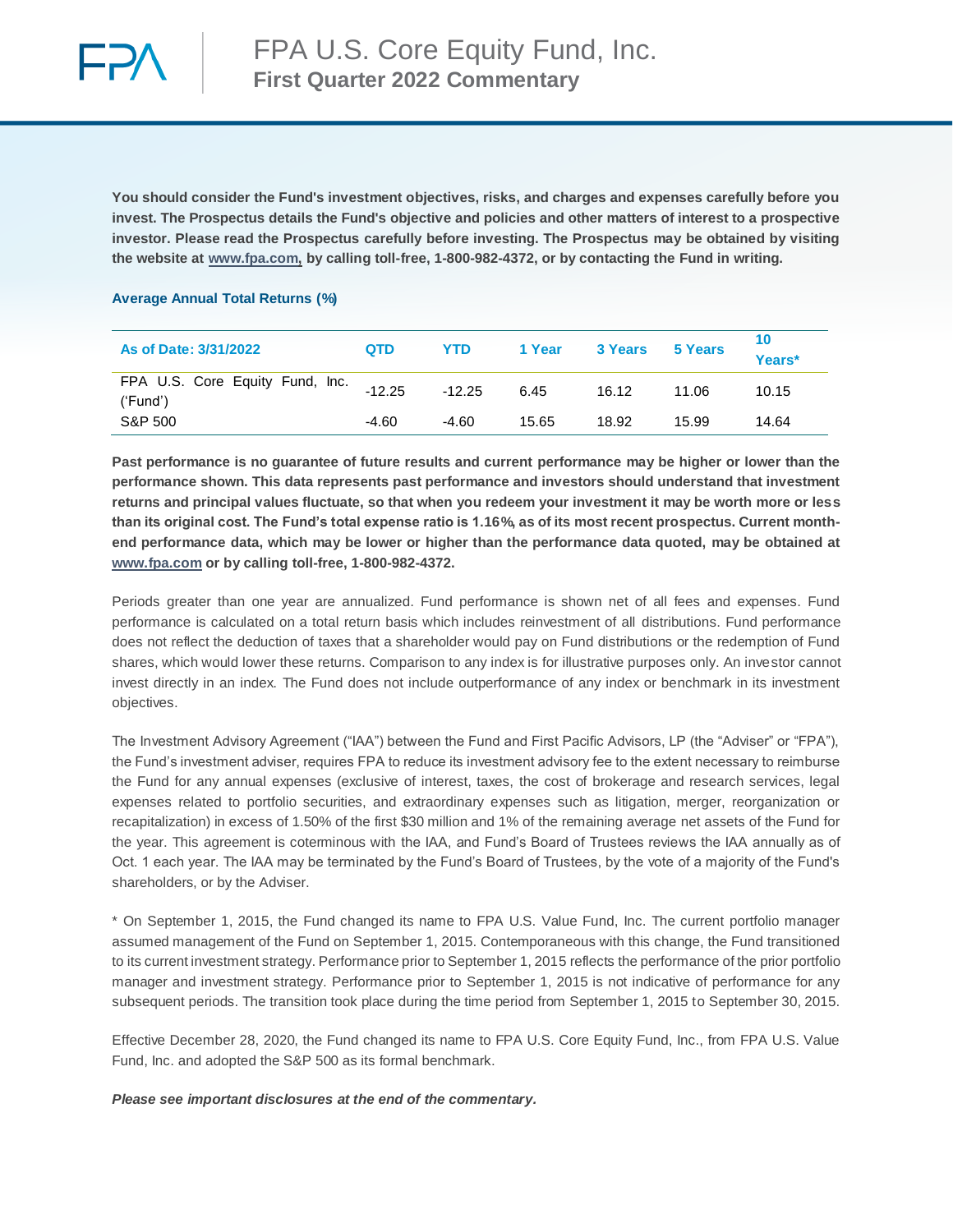## **Introduction<sup>1</sup>**

In the first quarter of 2022, the FPA U.S. Core Equity Fund, Inc.'s ("Fund") performance was -12.25% (-12.01% before fees and expenses), which compares to the -4.60% total return of the S&P 500 Index ("Index" or "S&P 500").

The Fund's underperformance in the first quarter is mostly attributable to having none or less than average exposure to the best performing sectors the quarter such as Energy (up 39.01%), Utilities (up 4.84%) and Financials (up 0.03%) coupled with having greater than average exposure to underperforming sectors such as Communication Services (- 11.29%), Information Technology (-8.15%) and Consumer Discretionary (-8.01%).<sup>2</sup>

As I stated in the fourth quarter 2021 commentary, "I would not be surprised to see Energy or Financials outperform the Index again in 2022, but I would be surprised to see these sectors outperform the Index over the long-term. Over the long-term, revenue and earnings growth are the greatest factors in determining stock price returns. I believe the sectors we have the greatest exposure to, which are Information Technology and Communication Services, are likely to continue to exhibit above average growth whereas sectors such as Energy and Financials are less likely to do so."<sup>3</sup>

The 10-year U.S. Treasury yield had a rapid rise in the first quarter, increasing from approximately 1.5% to 2.3%.<sup>4</sup> While interest rates remain near historical lows, the rate of change has impacted how the market values higher multiple (price to earnings or P/E) stocks to a greater degree than lower multiple (P/E) ones. In the short-term, this kind of multiple contraction, which impacted the Fund's return in the first quarter, can be frustrating. However, if you are investing for the long-term, multiple contractions may have the least amount of impact to equity returns if the company is still growing earnings. To use a very simple example to try to illustrate this, let's say over 10 years, a stock's (P/E) multiple contracts from 33x in year one to 22x in year 10 while the earnings per share ("EPS") grows at 15.0% per annum. If we assume no dividends, that stock will produce an annualized return of 10.4%<sup>5</sup>--better than the S&P 500's long-term annual return of approximately 10.0%.<sup>6</sup>

Although this is a very simplistic and hypothetical example, based on it, I think there are some important take-aways. First, a long-term investor needs to focus on EPS growth rate. Second, one cannot pay too high of a multiple. With those caveats in mind, I believe secularly growing mid- to large-capitalization companies trading at compelling valuations will continue to be a favorable place to invest for the long-term—especially relative to U.S. Treasuries and other investment alternatives.

#### **Portfolio Commentary**

During the first quarter, I continued to make some changes to the portfolio that may position it for future success. To that end I eliminated 17 positions that made up 4.5% of the December 31, 2021 portfolio, increased the weighting of the 74 remaining positions by 2.0% to 96.3%, and added four new positions representing 3.5% of the March 31 portfolio. These new positions are in companies I have been following and that were on our wish list to purchase. Most are not at full position sizes yet due to valuation, and thus we are prepared to add to them should we get the opportunity.

 $\overline{a}$ 

= \$40.66; Year 4: \$1.52 of EPS x 29.7x P/E = \$45.16; Year 5: 1.75 of EPS x 28.6x P/E = \$50.02; etc., to Year 10: \$4.05 of EPS x 22x P/E = \$89.00 (price/share); IRR: 10.43%.

**<sup>1</sup> Past performance in not a guarantee, nor is it indicative, of future results.**

<sup>2</sup> Source: Capital IQ.

<sup>3</sup> <https://fpa.com/funds/fpa-u-s-value-fund-quarterly-commentary-archive> .

<sup>4</sup> Source: Bloomberg.

<sup>5</sup> Year 1: \$1 of EPS x 33x P/E = \$33.00 (price/share); Year 2: \$1.15 of EPS x 31.9x P/E = \$36.69; Year 3: \$1.32 of EPS x 30.8x P/E

<sup>6</sup> "Long-term annual return" refers to the 10.67% average return of the S&P 500 since the inception of its modern structure in 1957.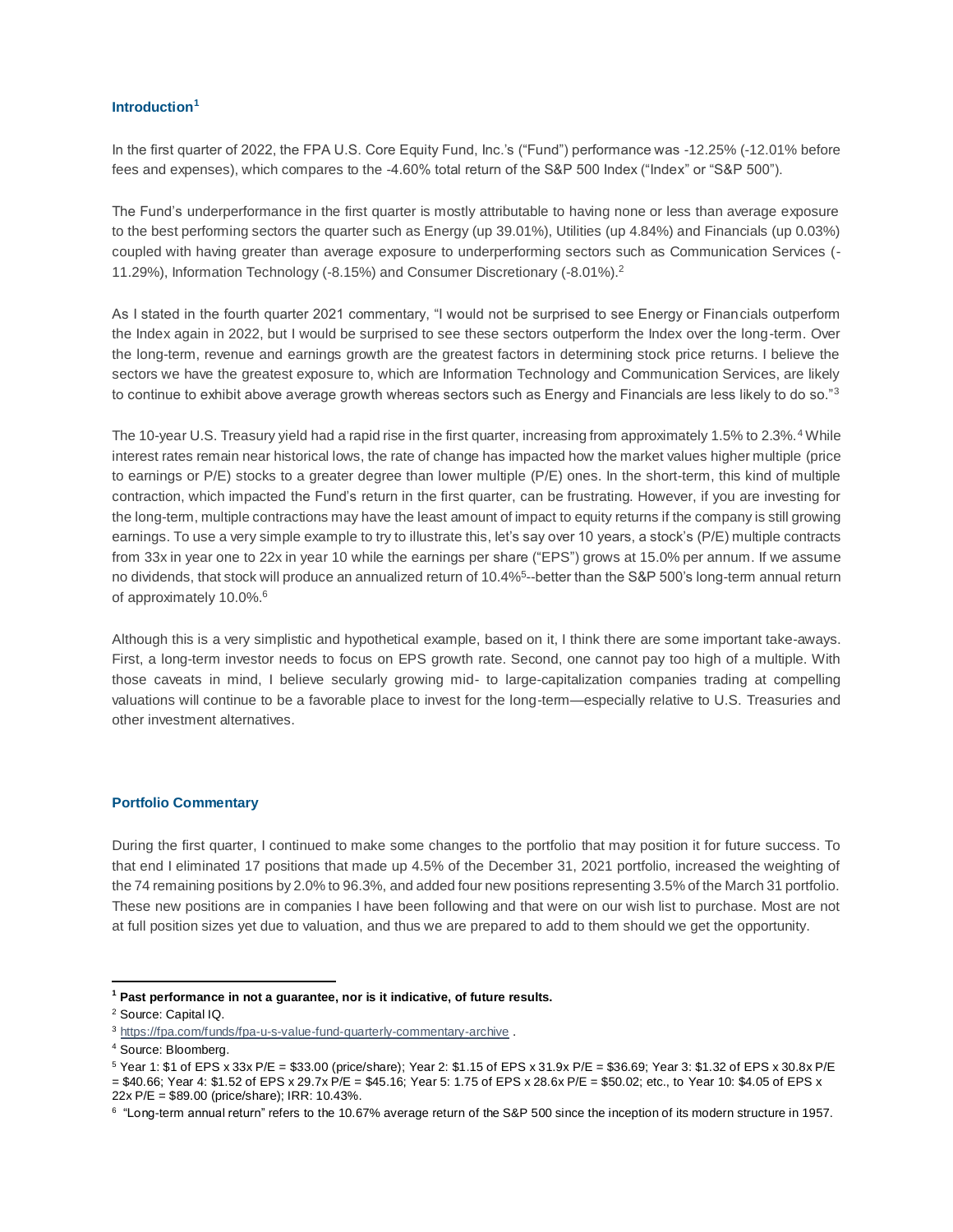As of March 31, 2022, the Fund was invested in 78 companies (71 of which are disclosed), including 54 disclosed investments that are in the S&P 500, which made up 85.1% of the portfolio. Moreover, the 54 disclosed positions in common made up 41.6% of the S&P 500's weighting as of March 31, 2022. A majority of the 54 positions were overweight in the Fund relative to the Index. The Fund's remaining 17 disclosed investments were large-cap foreign and U.S. companies. Combined, those 17 companies made up 9.8% of the portfolio.

In terms of geography, 94.4% of the portfolio was in U.S. companies, while 5.3% was in foreign equities, as of March 31, 2022. By market capitalization, 93.0% of the portfolio was invested in large-cap companies with market values above \$10 billion, with about 67% invested in mega-caps (companies with market values above \$200 billion). The Fund's weighted average market cap was approximately \$693 billion, while the Fund's median market cap was approximately \$93 billion.

Regarding portfolio concentration, the Fund's top five positions made up 42.3% of the Fund compared to approximately 24.7% for the S&P 500. The Fund's top 10 positions made up 49.9% of the portfolio versus 29.5% for the Index. Over time, my goal is to reduce the weighting of some of the Fund's largest positions and to increase some of the Fund's smallest ones as my conviction grows.

From an industry exposure standpoint, the portfolio had investments in nine of the 11 sectors in the S&P 500. Combined, those nine sectors made up approximately 94.7% of the S&P 500 and 99.9% of the Fund's portfolio. Relative to the S&P 500, the portfolio is overweight information technology, communication services and consumer discretionary, and underweight financials, health care, industrials, consumer staples, and real estate. At the end of the quarter, the Fund did not have any investments in utilities and materials sectors which represented approximately 5.3% of the S&P 500.

| <b>Sector</b>                                    | <b>FPA U.S. Core</b> | <b>S&amp;P 500</b> |
|--------------------------------------------------|----------------------|--------------------|
|                                                  | <b>Equity Fund</b>   |                    |
| Information Technology                           | 33.5%                | 28.0%              |
| <b>Communication Services</b>                    | 21.6%                | 9.4%               |
| <b>Consumer Discretionary</b>                    | 19.9%                | 12.0%              |
| <b>Health Care</b>                               | 11.1%                | 13.6%              |
| <b>Financials</b>                                | 7.8%                 | 11.1%              |
| Industrials                                      | 1.7%                 | 7.9%               |
| Energy                                           | 1.5%                 | 3.9%               |
| <b>Consumer Staples</b>                          | 1.4%                 | 6.1%               |
| <b>Real Estate</b>                               | 1.4%                 | 2.7%               |
| <b>Utilities</b>                                 | $0.0\%$              | 2.7%               |
| <b>Materials</b>                                 | $0.0\%$              | 2.6%               |
| <b>Total</b>                                     | 99.9%                | 100.0%             |
| <b>Cash and equivalents (net of liabilities)</b> | 0.2%                 |                    |

*Source: FPA, Capital IQ. As of March 31, 2022. Totals might not add up to 100% due to rounding. Portfolio composition will change due to ongoing management of the Fund.*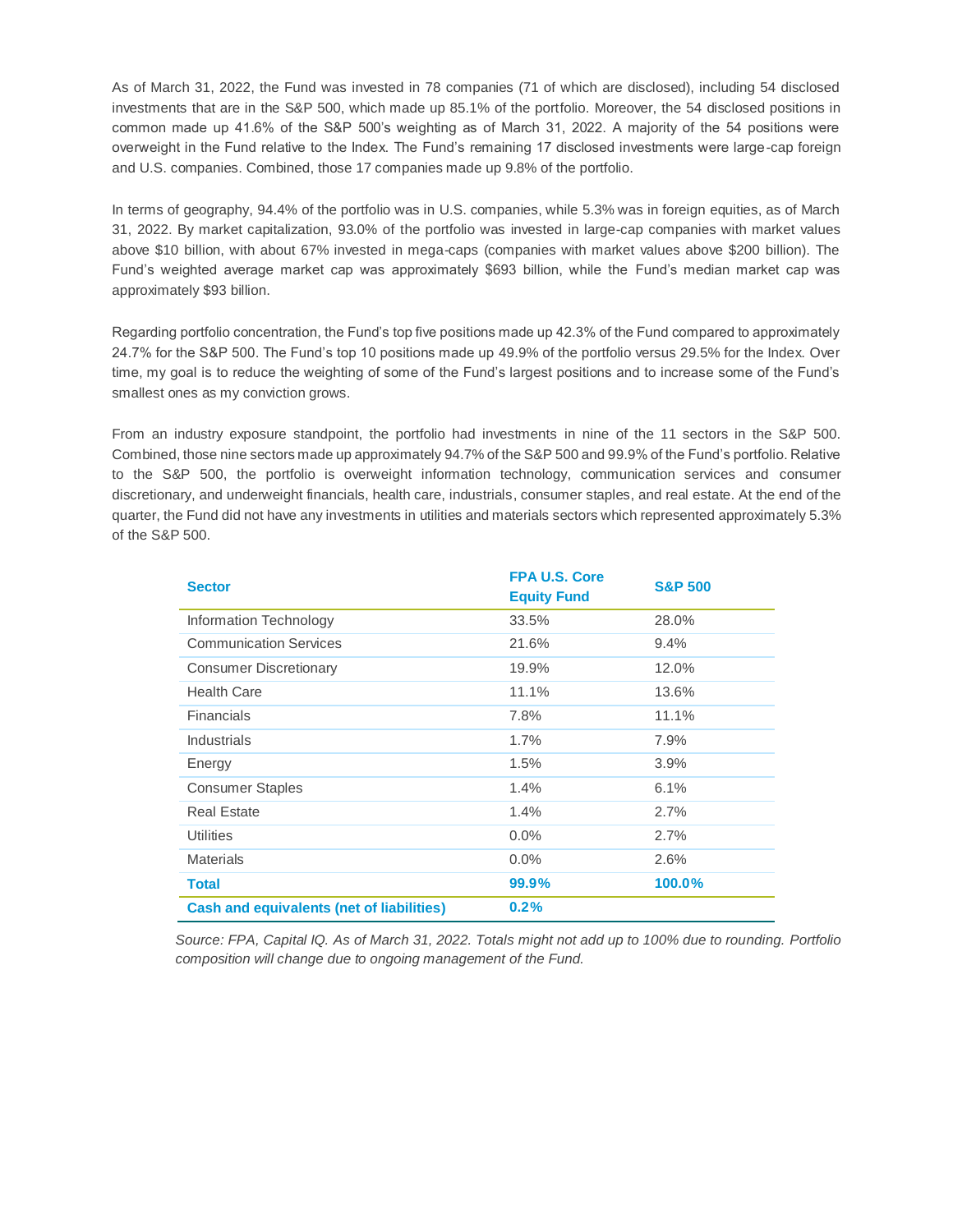Compared to the broader market, we believe the Fund's portfolio is of higher quality and has greater potential for revenue and earnings growth.<sup>7</sup>

|                                                        | <b>FPA U.S. Core</b> | <b>S&amp;P 500</b> |
|--------------------------------------------------------|----------------------|--------------------|
|                                                        | <b>Equity Fund</b>   |                    |
| Large Capitalization Holdings % of Portfolio           | 93.0%                | 99.2%              |
| Top 5 Holdings % of Portfolio                          | 42.3%                | 24.4%              |
| Top 10 Holdings % of Portfolio                         | 49.9%                | 29.5%              |
| Foreign Securities % of Portfolio                      | 5.3%                 | $0.0\%$            |
| 12-Month Forward P/E <sup>8</sup>                      | 22.5x                | 19.4x              |
| Price/Book <sup>9</sup>                                | 6.8x                 | 4.4x               |
| Return on Equity <sup>10</sup>                         | 34.0%                | 20.0%              |
| EPS Growth Forecast (2-year, median)                   | 22.0%                | $9.7\%$            |
| Revenue Growth Historical (2-year, \$-weighted median) | 15.8%                | 17.5%              |
| Revenue Growth Forecast (2-year, median)               | 12.2%                | 10.6%              |
| Debt/Equity <sup>11</sup>                              | 1.0x                 | 0.9x               |
| Median Market Capitalization <sup>12</sup> (billions)  | \$92.8               | \$31.5             |
| Weighted Average Market Cap (billions)                 | \$904.7              | \$639.0            |

*Source: FPA, Capital IQ. Data as of March 31, 2022. Fund statistics for '% of Portfolio' holdings are based on net assets. Portfolio composition will change due to ongoing management of the Fund.* 

## **Q1'22 Winners and Losers<sup>13</sup>**

 $\overline{a}$ 

| <b>Winners</b>             | <b>Performance</b><br><b>Contribution</b> | <b>Losers</b>             | <b>Performance</b><br><b>Contribution</b> |
|----------------------------|-------------------------------------------|---------------------------|-------------------------------------------|
| S&P Global                 | 0.15%                                     | Meta Platforms            | $-2.25%$                                  |
| <b>Activision Blizzard</b> | $0.11\%$                                  | Microsoft                 | $-0.85%$                                  |
| <b>American Express</b>    | $0.11\%$                                  | Zoom Video Communications | $-0.67\%$                                 |
| Anthem                     | $0.07\%$                                  | <b>Netflix</b>            | $-0.60%$                                  |
| Aon Plc                    | 0.07%                                     | PayPal Holdings           | $-0.55%$                                  |

 $7$  The portfolio manager believes a high-quality company is one that is able to generate a return on capital in excess of its cost of capital for sustained periods of time.

<sup>9</sup> Price/Book ratio is the current closing price of the stock divided by the latest quarter's book value per share.

 $12$  Market Cap, short for market capitalization, refers to the total dollar market value of a company's outstanding shares.

<sup>&</sup>lt;sup>8</sup> The forward price-to-earnings (P/E) ratio is derived by dividing the price of the stock by the estimated one year of future per-share earnings and is used as a relative value comparison for a company's shares. Forward P/E numbers are estimates and subject to change.

 $10$  Return on Equity measures a portfolio company's profitability by dividing net income before taxes less preferred dividends by the value of stockholders' equity.

<sup>&</sup>lt;sup>11</sup> Debt/Equity (D/E) Ratio is calculated by dividing a company's total liabilities by its shareholder equity. These numbers are available on the balance sheet of a company's financial statements. The ratio is used to evaluate a company's financial leverage.

 $13$  Reflects top contributors and top detractors to the Fund's performance based on contribution-to-return. Contribution is presented gross of investment management fees, transactions costs, and Fund operating expenses, which if included, would reduce the returns presented. This is not a recommendation for a specific security and these securities may not be in the Fund at the time you receive this report. The information provided does not reflect all positions purchased, sold or recommended by FPA during the quarter. A copy of the methodology used and a list of every holding's contribution to the overall Fund's performance during the quarter is available by contacting FPA at crm@fpa.com. The portfolio holdings as of the most recent quarter-end may be obtained a[t www.fpa.com.](http://www.fpa.com/) It should not be assumed that recommendations made in the future will be profitable or will equal the performance of the securities listed. For a full list of holdings and weights by percentage of total assets please view the holdings report at the end of this Commentary.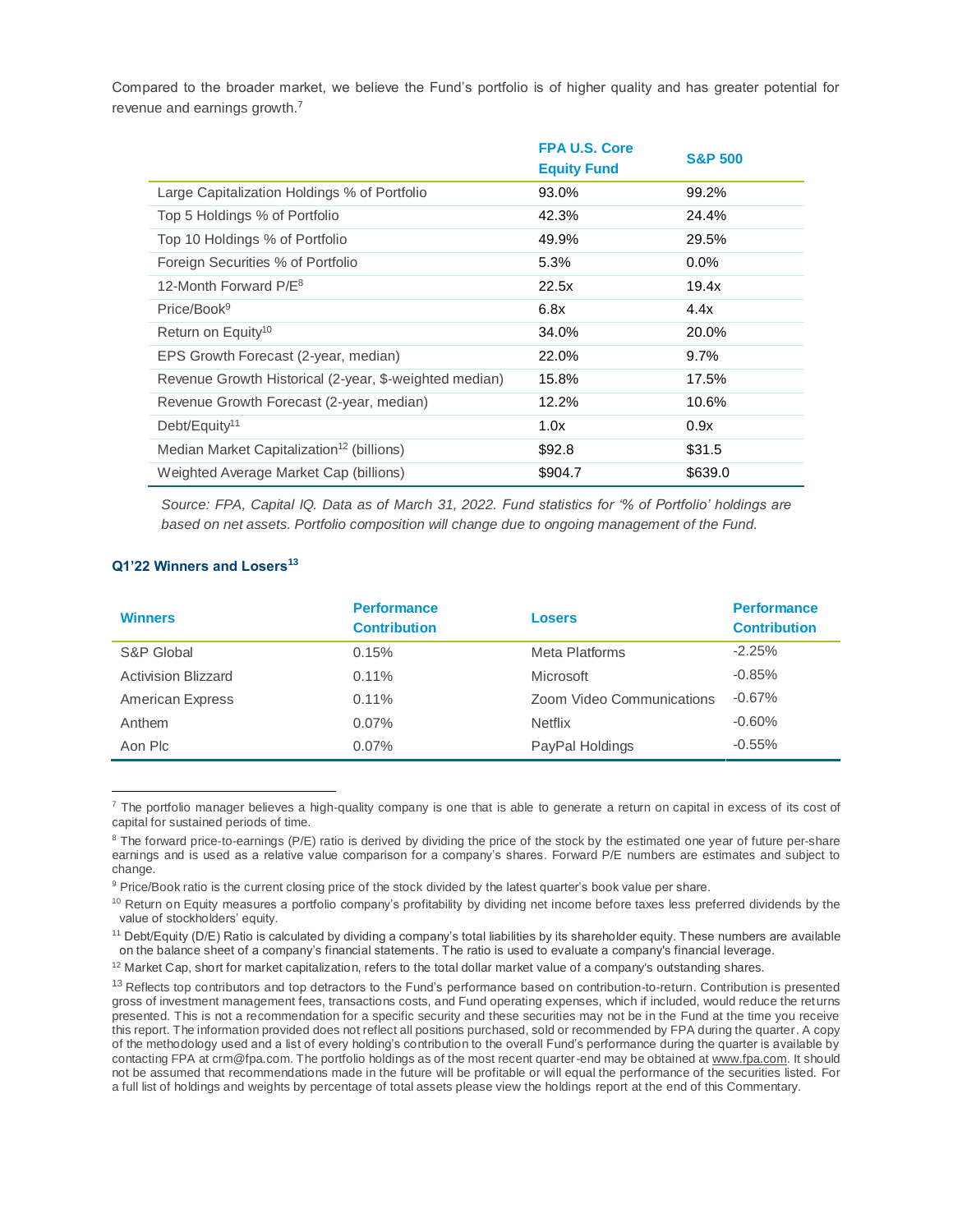One of the Fund's biggest winners in the first quarter was Activision Blizzard (NASDAQ:ATVI). On January 18, 2022 Microsoft agreed to purchase ATVI for \$95.00 per share in an all-cash transaction. The Fund has been invested in ATVI since the second quarter of 2018.

The investment thesis was threefold. First, the greater than \$200 billion gaming industry is the largest and fastest growing form of entertainment in the world. More than three billion people play games currently and the population of global gamers is expected to grow faster than global population growth this decade.<sup>14</sup> Second, ATVI has some of the best intellectual property in the gaming industry including Warcraft, Diablo, Overwatch, Call of Duty and Candy Crush in addition to global eSports activities through Major League Gaming. Third, ATVI has had a pristine balance sheet with net cash over the past four years, generated robust free cash flow and traded at an undemanding valuation.

ATVI closed the quarter at \$80.11—a nearly 16% discount to the acquisition price. Assuming it takes about a year for the deal to close, a 18.6% return seems to be good upside relative to the risk of a deal not closing due to anti-trust concerns. If the transaction closes it would make Microsoft the third-largest company in gaming by revenue behind Tencent and Sony. There is plenty of competition from these larger players as well as smaller competitors such as EA, Take-Two Interactive, Roblox and Epic Games' Fortnite. The Fund remains invested in ATVI given the significant discount, but should the discount narrow in the coming quarters the Fund could reduce or eliminate the position.

One of the Fund's biggest losers in the first quarter was Zoom Video Communications (NASDAQ:ZM). I have admired ZM's business ever since I began using the service a few years ago before the Covid-19 pandemic emerged. Despite my admiration for the business, the valuation since it came public three years ago was too rich for my blood until recently.

ZM's business has been one of the greatest beneficiaries from the pandemic, but one would have no idea that was the case looking at its stock price performance over the past two years. ZM is down 20% over that time and now trades at the cheapest valuation since coming public. When ZM came public in April 2019 it had an Enterprise Value ("EV") of \$17.4 billion, traded at 27.9x FY2020 revenue and 1,370x FY2020 operating income. It now has an EV of \$29.3 billion, trades at 6.4x FY2023 revenue, 20.3x FY2023 operating income and 26.3x EPS.<sup>15</sup> Since the 10-year Treasury Yield was 2.56% when it came public compared to 2.33% at March 31, 2022, this huge multiple contraction appears to be largely tied to the market's view of its prospects.

Before opining on its future, one should admire what ZM has accomplished over the past two years. ZM's revenue increased from \$623 million in FY2020 to \$4.1 billion in FY2022 while its operating income increased from \$13 million to over \$1.1 billion—all while increasing its R&D spend from \$33 million to \$363 million. Looking at its last quarter, ZM has very high gross (76.0%) and operating (23.5%) margins, which helps translate into robust free cash flow generation. Since coming public, ZM's cash & equivalents has increased from \$737 million to \$5.4 billion, which now makes up over 15% of its market capitalization. ZM is expected to grow its revenue at a 12.2% compound annual growth rate ("CAGR") over the next three years.<sup>16</sup> Looking at FY2025 (ending 1/31/25) consensus estimates, excluding its cash & equivalents, ZM trades at 16.8x operating income and 21.1x EPS.

Within its core business of video conferencing, ZM is essentially a duopoly whose main competition is Microsoft Teams. In a flexible work from anywhere world, Microsoft Teams and Zoom Video should continue to be highly valued services

 $\overline{a}$ <sup>14</sup> Microsoft press release on 1/18/22: **https://news.microsoft.com/2022/01/18/microsoft-to-acquire-activision-blizzard-tobring-the-joy-and-community-of-gaming-to-everyone-across-every-device/?msclkid=014e0665c4c911ec9edd655e97fa8aa1**

**Past performance is no guarantee, nor is it indicative, of future results. Please see Important Disclosures at the end of this commentary.**

<sup>&</sup>lt;sup>15</sup> Capital IQ consensus estimates as of March 31, 2022.

<sup>16</sup> Capital IQ consensus estimates as of March 31, 2022.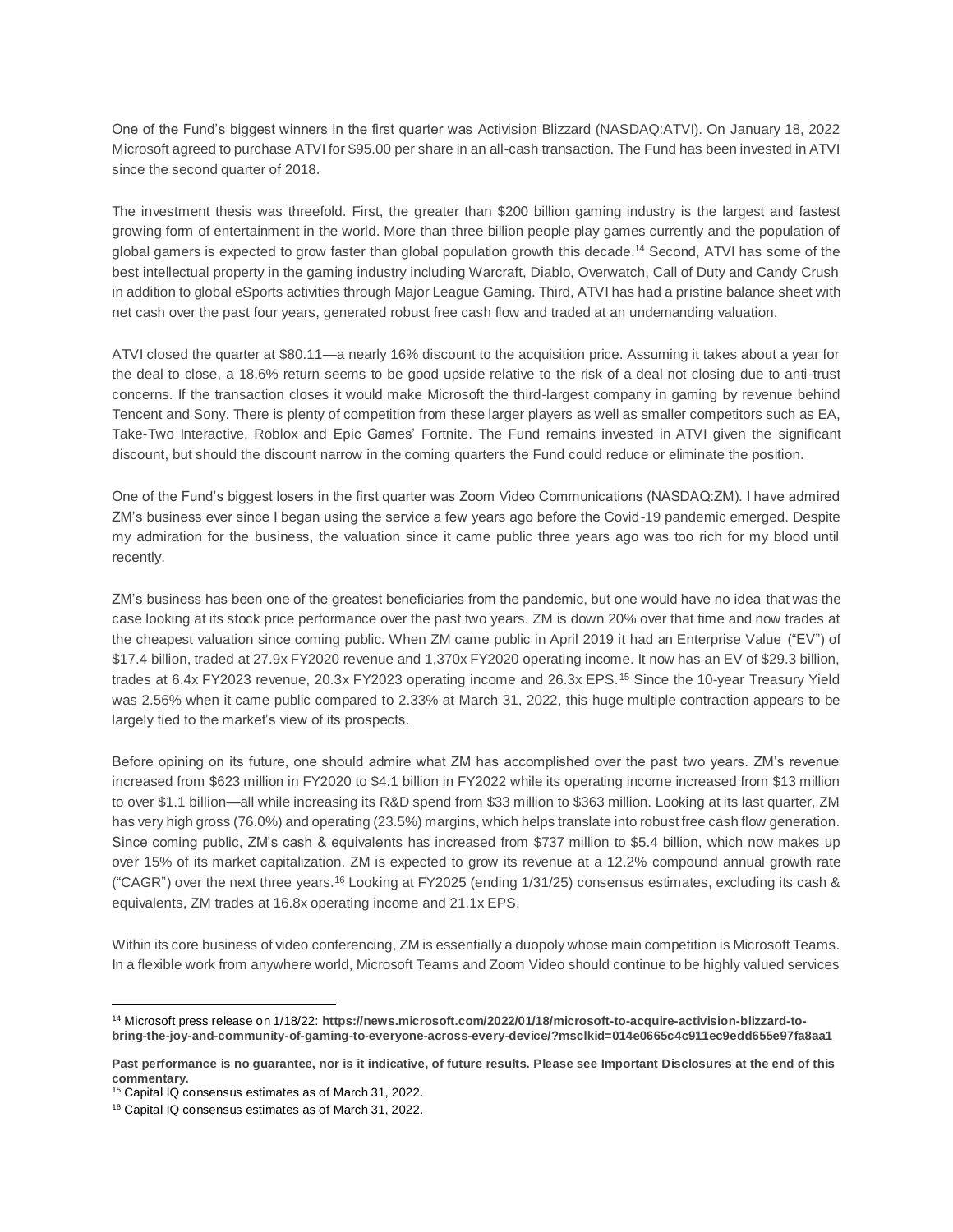for organizations around the world. If one has any doubt regarding ZM's ability to grow its business in the future, the first clue that it stands a decent chance is last quarter's results (ending 1/31/22), which compares to the prior year quarter when the pandemic's impact was much greater causing many businesses, government agencies, non-profits and schools to operate virtually. Last quarter ZM grew its revenue 21.4% and gross profit by 32.3%. Because ZM is choosing to reinvest into its business to best position it for sustainable long-term growth, its research and development ("R&D") increased 123.3% and selling, general and administrative expenses ("SG&A") grew 45.2%, which resulted in its operating profit declining by 1.7%.

ZM's FY2022 \$4.1 billion of revenue should be viewed against an estimated \$91 billion total addressable market (in 2025) for its services that include videoconferencing, premises-based video infrastructure, telephony, messaging, contact center as well as webinars and virtual events.<sup>17</sup> Regarding video infrastructure and telephony, this is mostly a replacement market with large legacy competitors like Cisco and Avaya losing share. Founder and CEO, Eric Yuan, on the most recent earnings call said, "Our growth strategy is always better product, better price and also much better service." On the same call CFO Kelly Steckelberg said, "If you look across the market in how we priced Meetings, how we priced Zoom Phone when we introduced it, we're approximately half the price of any of our competitors' list price. And that continues to be the case with Contact Center as well." ZM continues to be a disruptor and we believe it is well positioned to grow its revenue and EPS at an above average rate for many years to come.

For now, ZM is an unloved stock and has the highest short interest (at 5.0%) over its three-year public trading history.<sup>18</sup> It recently initiated a \$1 billion share repurchase program and, in our opinion, has the capacity to do much more over time.<sup>19</sup> We believe ZM is in a great position to take advantage of this stock price weakness—and so is the Fund.

## **Closing**

We are optimistic that the Fund will generate good absolute and relative returns compared to the S&P 500 going forward.

We look forward to delivering value for our fellow shareholders. Thank you for your confidence and continued support.

Respectfully submitted,

Gregory R. Nathan Portfolio Manager April 2022

 $\overline{a}$ 

<sup>17</sup> ZM's Investor Day Presentation 9/13/21

<sup>18</sup> Source: Capital IQ, as of March 31, 2022.

<sup>&</sup>lt;sup>19</sup> Source: Globe Newswire: [https://www.globenewswire.com/news-release/2022/02/28/2393668/0/en/Zoom-Video-](https://www.globenewswire.com/news-release/2022/02/28/2393668/0/en/Zoom-Video-Communications-Reports-Fourth-Quarter-and-Fiscal-Year-2022-Financial-Results.html)[Communications-Reports-Fourth-Quarter-and-Fiscal-Year-2022-Financial-Results.html](https://www.globenewswire.com/news-release/2022/02/28/2393668/0/en/Zoom-Video-Communications-Reports-Fourth-Quarter-and-Fiscal-Year-2022-Financial-Results.html)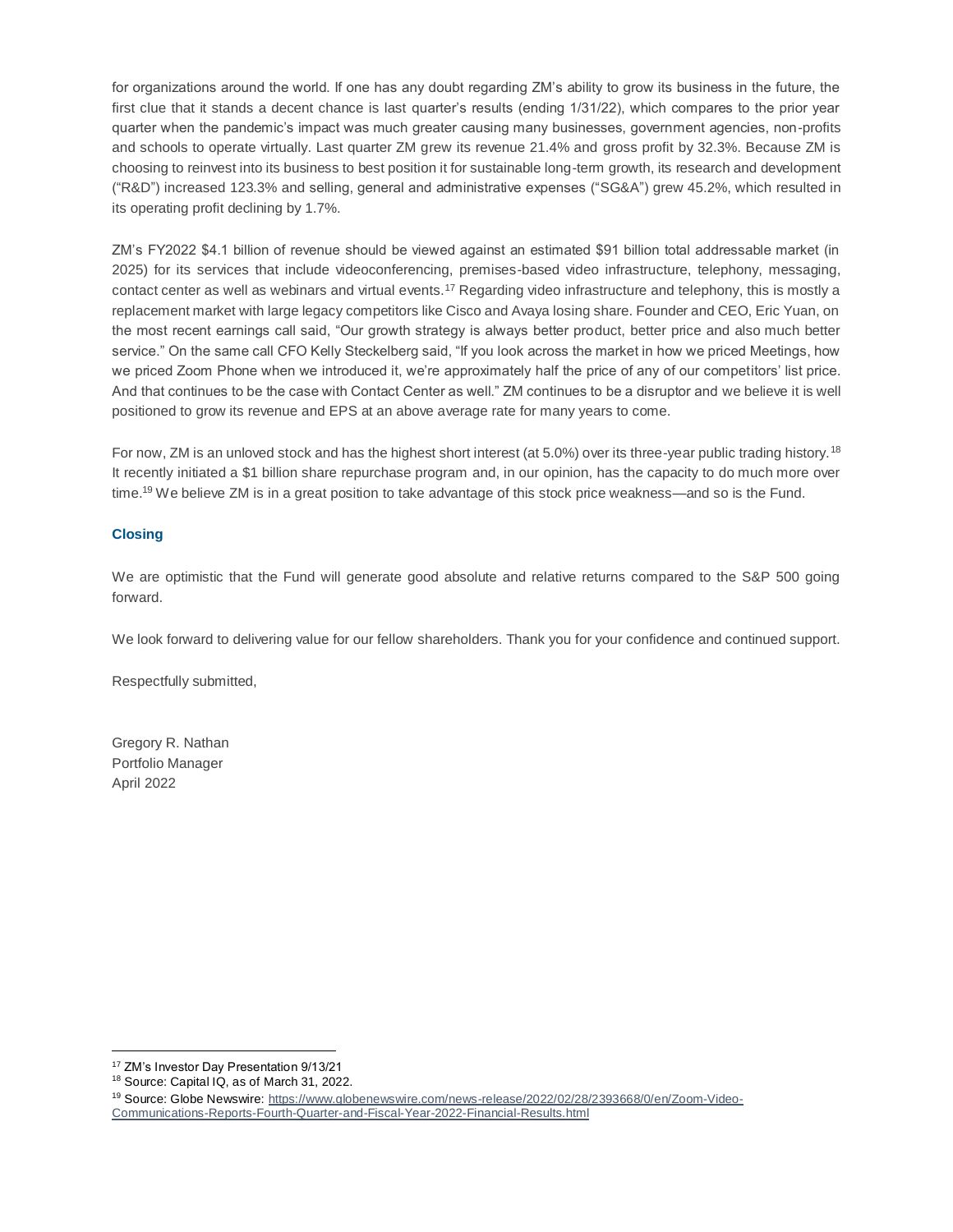#### **Important Disclosures**

This Commentary is for informational and discussion purposes only and does not constitute, and should not be construed as, an offer or solicitation for the purchase or sale of any securities, products or services discussed, and neither does it provide investment advice. Any such offer or solicitation shall only be made pursuant to the Fund's Prospectus, which supersedes the information contained herein in its entirety. This Commentary does not constitute an investment management agreement or offering circular.

The views expressed herein and any forward-looking statements are as of the date of this publication and are those of the portfolio management team. Future events or results may vary significantly from those expressed and are subject to change at any time in response to changing circumstances and industry developments. This information and data has been prepared from sources believed reliable, but the accuracy and completeness of the information cannot be guaranteed and is not a complete summary or statement of all available data.

Portfolio composition will change due to ongoing management of the Fund. References to individual securities or sectors are for informational purposes only and should not be construed as recommendations by the Fund, the portfolio manager, the Adviser, or the distributor. It should not be assumed that future investments will be profitable or will equal the performance of the security or sector examples discussed. The portfolio holdings as of the most recent quarter-end may be obtained at [www.fpa.com.](http://www.fpa.com/)

Future events or results may vary significantly from those expressed and are subject to change at any time in response to changing circumstances and industry developments. The information and data contained herein has been prepared from sources believed reliable, but the accuracy and completeness of the information cannot be guaranteed and is not a complete summary or statement of all available data.

The information contained herein is not complete, may change, and is subject to, and is qualified in its entirety by, the more complete disclosures, risk factors, and other information contained in the Fund's Prospectus and Statement of Additional Information. The information is furnished as of the date shown. No representation is made with respect to its completeness or timeliness. The information is not intended to be, nor shall it be construed as, investment advice or a recommendation of any kind.

Certain statements contained in this presentation may be forward-looking and/or based on current expectations, projections, and information currently available. Actual events or results may materially differ from those we anticipate, or the actual performance of any investments described herein may differ from those reflected or contemplated in such forward-looking statements, due to various risks and uncertainties. We cannot assure future results and disclaim any obligation to update or alter any forward-looking statements, whether as a result of new information, future events, or otherwise. Such statements may or may not be accurate over the long-term. Statistical data or references thereto were taken from sources which we deem to be reliable, but their accuracy cannot be guaranteed.

The reader is advised that the Fund's investment strategy includes active management with corresponding changes in allocations from one period of time to the next. Therefore, any data with respect to investment allocations as of a given date is of limited use and may not be reflective of the portfolio manager's more general views with respect to proper geographic, instrument and/or sector allocations. The data is presented for indicative purposes only and, as a result, may not be relied upon for any purposes whatsoever.

Investments, including investments in mutual funds, carry risks and investors may lose principal value. Capital markets are volatile and can decline significantly in response to adverse issuer, political, regulatory, market, or economic developments. The Fund may purchase foreign securities, including American Depository Receipts (ADRs) and other depository receipts, which are subject to interest rate, currency exchange rate, economic and political risks; these risks may be heightened when investing in emerging markets. Foreign investments, especially those of companies in emerging markets, can be riskier, less liquid, harder to value, and more volatile than investments in the United States. Adverse political and economic developments or changes in the value of foreign currency can make it more difficult for the Fund to value the securities. Differences in tax and accounting standards, difficulties in obtaining information about foreign companies, restrictions on receiving investment proceeds from a foreign country, confiscatory foreign tax laws, and potential difficulties in enforcing contractual obligations, can all add to the risk and volatility of foreign investments.

Small and mid-cap stocks involve greater risks and may fluctuate in price more than larger company stocks. Groups of stocks, such as value and growth, go in and out of favor which may cause certain funds to underperform other equity funds.

Value style investing presents the risk that the holdings or securities may never reach their full market value because the market fails to recognize what the portfolio manager considers the true business value or because the portfolio manager has misjudged those values. In addition, value style investing may fall out of favor and underperform growth or other styles of investing during given periods.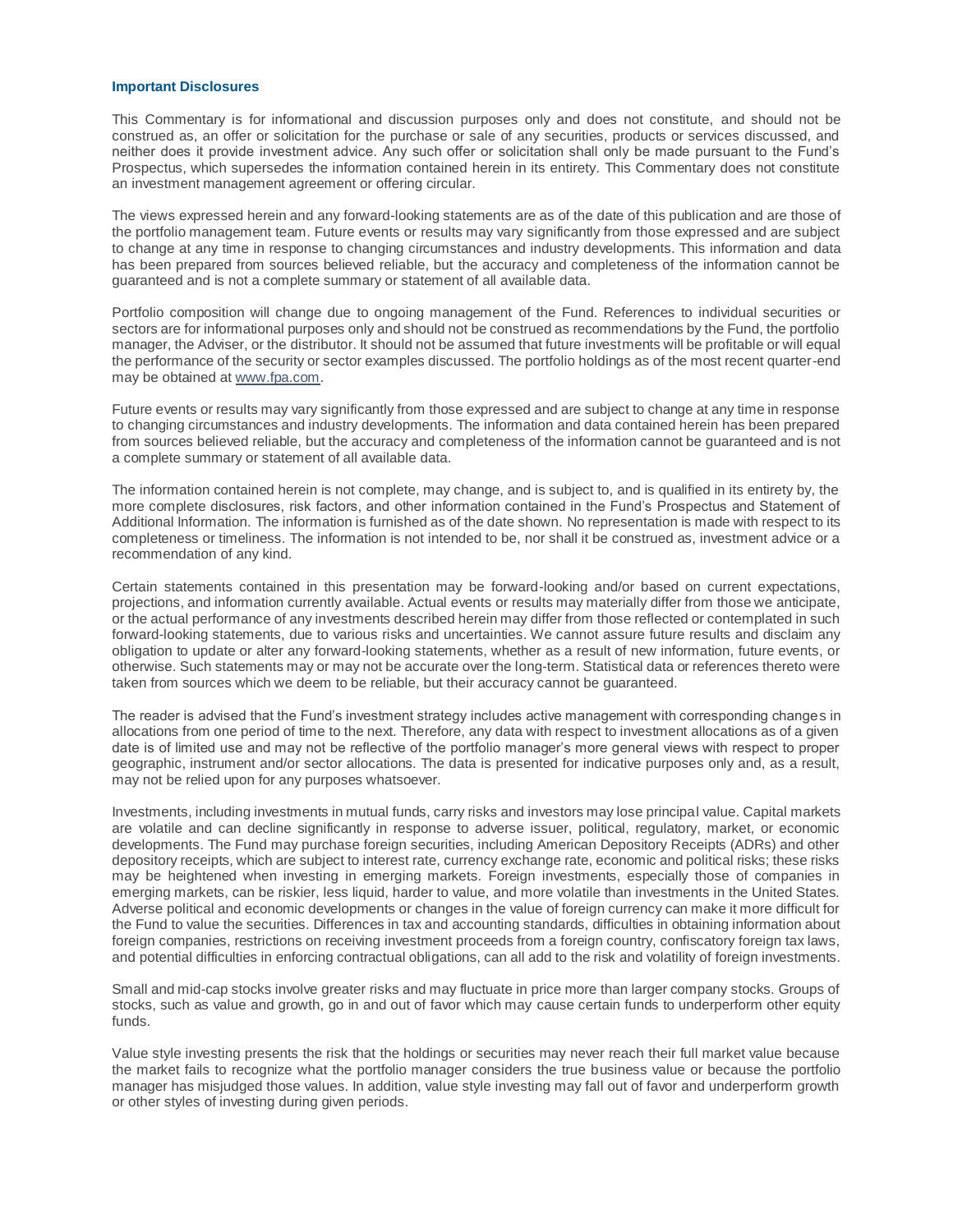In making any investment decision, you must rely on your own examination of the Fund, including the risks involved in an investment. Investments mentioned herein may not be suitable for all recipients and in each case, potential investors are advised not to make any investment decision unless they have taken independent advice from an appropriately authorized advisor. An investment in any security mentioned herein does not guarantee a positive return as securities are subject to market risks, including the potential loss of principal. You should not construe the contents of this document as legal, tax, investment or other advice or recommendations.

Please refer to the **Fund's Prospectus** for a complete overview of the primary risks associated with the Fund.

## **Index / Other Definitions**

The Fund will be less diversified than the indices noted herein, and may hold non-index securities or securities that are not comparable to those contained in an index. Indices may hold positions that are not within the Fund's investment strategy. Indices are unmanaged and do not reflect any commissions or fees which would be incurred by an investor purchasing the underlying securities and which would reduce the performance in an actual account. An investor cannot invest directly in an index.

The **S&P 500 Index** includes a representative sample of 500 hundred companies in leading industries of the U.S. economy. The index focuses on the large-cap segment of the market, with over 80% coverage of U.S. equities, but is also considered a proxy for the total market.

**Earnings Per Share (EPS)** is calculated as a company's profit divided by the outstanding shares of its common stock. The resulting number serves as an indicator of a company's profitability.

**Free Cash Flow (FCF)** is the cash a company generates after taking into consideration cash outflows that support its operations and maintain its capital assets.

**Price to Earnings** is the ratio for valuing a company that measures its current share price relative to its EPS. The priceto-earnings ratio is also sometimes known as the price multiple or the earnings multiple.

*The Fund is distributed by UMB Distribution Services, LLC, 235 W. Galena Street, Milwaukee, WI, 53212.*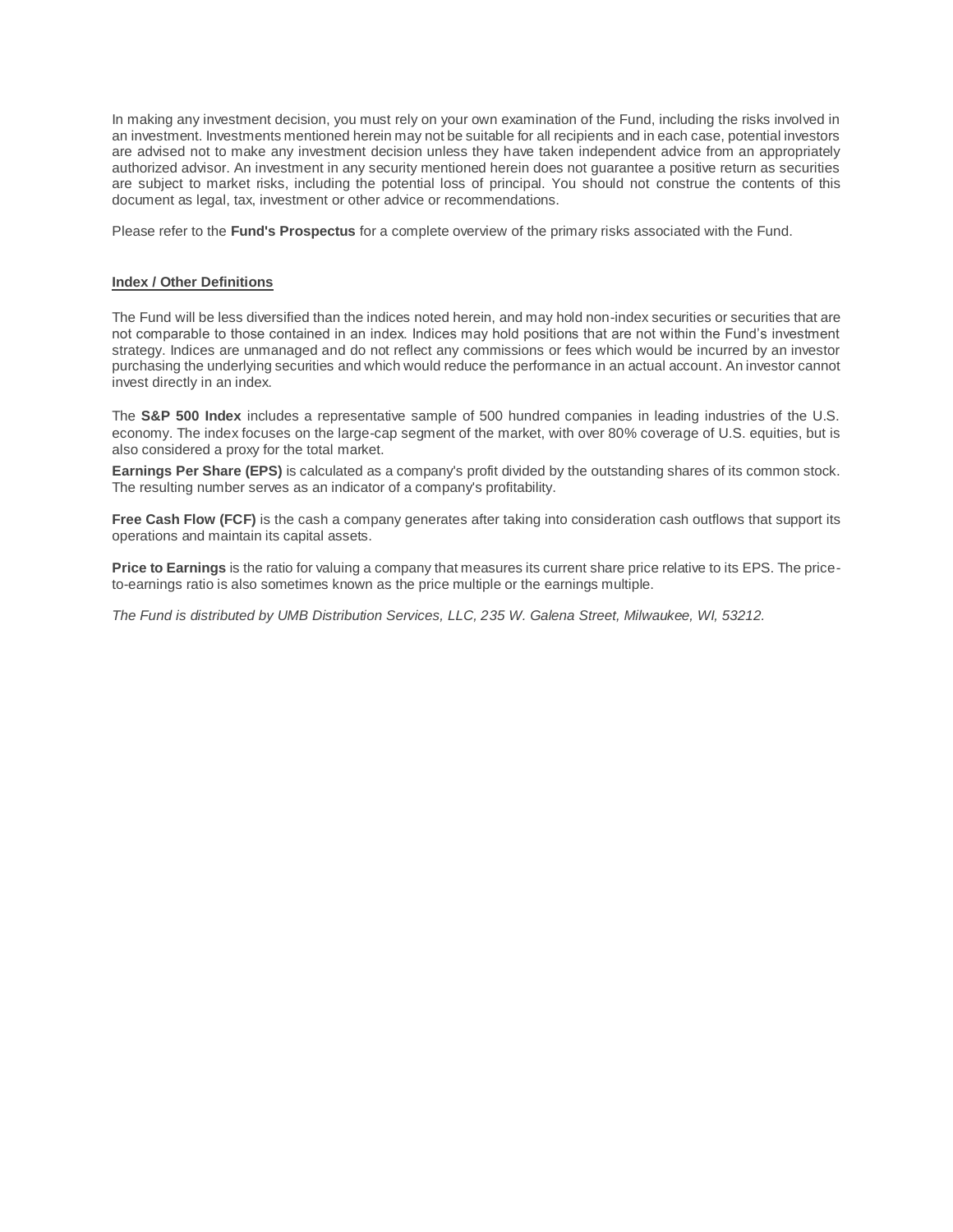# FP<sub>N</sub>

FPA U.S.CORE EQUITY FUND, INC. Portfolio Holdings

| <b>TICKER</b>      | <b>PRINCIPAL/</b><br><b>SHARES</b> | <b>SECURITY</b>                                     | COUPON RATE (%) MATURITY DATE MKT PRICE (\$) |                  | <b>MKT VALUE (\$)</b> | % OF NET ASSET VALUE |
|--------------------|------------------------------------|-----------------------------------------------------|----------------------------------------------|------------------|-----------------------|----------------------|
|                    |                                    | <b>COMMON STOCK (LONG)</b>                          |                                              |                  |                       |                      |
| ABT                | 3,829                              | <b>ABBOTT LABORATORIES</b>                          |                                              | 118.36           | 453,200               | 0.7%                 |
| <b>ACN</b>         | 3,165                              | ACCENTURE PLC-CL A*                                 |                                              | 337.23           | 1,067,333             | 1.5%                 |
| ATVI               | 6,693                              | <b>ACTIVISION BLIZZARD INC</b>                      |                                              | 80.11            | 536,176               | 0.8%                 |
| ADS GY             | 4,420                              | ADIDAS AG*                                          |                                              | 234.41           | 1,036,111             | 1.5%                 |
| ADBE               | 2,225                              | ADOBE INC                                           |                                              | 455.62           | 1,013,755             | 1.5%                 |
| <b>EADSY</b>       | 16,800                             | AIRBUS SE - UNSP ADR*                               |                                              | 30.22            | 507,696               | 0.7%                 |
| GOOG               | 2,545                              | ALPHABET INC-CL C                                   |                                              | 2,792.99         | 7,108,160             | 10.3%                |
| AMZN               | 1,620                              | AMAZON.COM INC                                      |                                              | 3,259.95         | 5,281,119             | 7.7%                 |
| AXP                | 3,600                              | AMERICAN EXPRESS CO                                 |                                              | 187.00           | 673,200               | 1.0%                 |
| ANTM               | 1,915                              | <b>ANTHEM INC</b>                                   |                                              | 491.22           | 940,686               | 1.4%                 |
| AON                | 2,045                              | AON PLC*                                            |                                              | 325.63           | 665,913               | 1.0%                 |
| APO<br>AAPL        | 8,600<br>31,850                    | APOLLO GLOBAL MANAGEMENT INC<br><b>APPLE INC</b>    |                                              | 61.99<br>174.61  | 533,114<br>5,561,329  | 0.8%<br>8.1%         |
| <b>ADSK</b>        | 4,050                              | <b>AUTODESK INC</b>                                 |                                              | 214.35           | 868,118               | 1.3%                 |
| AZO                | 280                                | AUTOZONE INC                                        |                                              | 2,044.58         | 572,482               | 0.8%                 |
| <b>BLK</b>         | 1,350                              | <b>BLACKROCK INC</b>                                |                                              | 764.17           | 1,031,630             | 1.5%                 |
| BX                 | 4,146                              | BLACKSTONE GROUP INC/THE-A                          |                                              | 126.94           | 526,293               | 0.8%                 |
| CFR SW             | 2,700                              | CIE FINANCIERE RICHEMO-A REG'                       |                                              | 127.70           | 344,787               | 0.5%                 |
| CI                 | 870                                | <b>CIGNA CORP</b>                                   |                                              | 239.61           | 208,461               | 0.3%                 |
| <b>CMCSA</b>       | 22,470                             | COMCAST CORP-CLASS A                                |                                              | 46.82            | 1,052,045             | 1.5%                 |
| STZ                | 451                                | CONSTELLATION BRANDS INC-A                          |                                              | 230.32           | 103,874               | 0.2%                 |
| <b>DHR</b>         | 2,134                              | <b>DANAHER CORP</b>                                 |                                              | 293.33           | 625,966               | 0.9%                 |
| EW                 | 1,818                              | EDWARDS LIFESCIENCES CORP                           |                                              | 117.72           | 214,015               | 0.3%                 |
| EA                 | 1,800                              | ELECTRONIC ARTS INC                                 |                                              | 126.51           | 227,718               | 0.3%                 |
| EL                 | 897                                | ESTEE LAUDER COMPANIES-CL A                         |                                              | 272.32           | 244,271               | 0.4%                 |
| <b>ETSY</b>        | 525                                | ETSY INC                                            |                                              | 124.28           | 65,247                | 0.1%                 |
| <b>FDX</b>         | 1,490                              | <b>FEDEX CORP</b>                                   |                                              | 231.39           | 344,771               | 0.5%                 |
| <b>GDDY</b>        | 4,534                              | <b>GODADDY INC - CLASS A</b>                        |                                              | 83.70            | 379,496               | 0.6%                 |
| <b>HCA</b>         | 965                                | HCA HEALTHCARE INC                                  |                                              | 250.62           | 241,848               | 0.4%                 |
| HD                 | 3,195                              | HOME DEPOT INC                                      |                                              | 299.33           | 956,359               | 1.4%                 |
| <b>HON</b>         | 1,540                              | HONEYWELL INTERNATIONAL INC                         |                                              | 194.58           | 299,653               | 0.4%                 |
| <b>HUM</b>         | 1,678                              | <b>HUMANA INC</b>                                   |                                              | 435.17           | 730,215               | 1.1%                 |
| <b>ILMN</b>        | 368                                | <b>ILLUMINA INC</b>                                 |                                              | 349.40           | 128,579               | 0.2%                 |
| <b>INTU</b>        | 555                                | <b>INTUIT INC</b>                                   |                                              | 480.84           | 266,866               | 0.4%                 |
| <b>ISRG</b><br>IQV | 1,776<br>3,385                     | INTUITIVE SURGICAL INC<br><b>IQVIA HOLDINGS INC</b> |                                              | 301.68<br>231.21 | 535,784               | 0.8%<br>1.1%         |
| <b>KER FP</b>      | 1,600                              | <b>KERING*</b>                                      |                                              | 636.87           | 782,646<br>1,018,989  | 1.5%                 |
| <b>KKR</b>         | 6,174                              | KKR & CO INC -A                                     |                                              | 58.47            | 360,994               | 0.5%                 |
| OR FP              | 550                                | L'OREAL*                                            |                                              | 402.51           | 221,380               | 0.3%                 |
| LOW                | 4,300                              | LOWE'S COS INC                                      |                                              | 202.19           | 869,417               | 1.3%                 |
| MC FP              | 480                                | LVMH MOET HENNESSY LOUIS VUI*                       |                                              | 718.40           | 344,831               | 0.5%                 |
| МA                 | 2,945                              | MASTERCARD INC - A                                  |                                              | 357.38           | 1,052,484             | 1.5%                 |
| <b>MTCH</b>        | 1,891                              | <b>MATCH GROUP INC</b>                              |                                              | 108.74           | 205,627               | 0.3%                 |
| FB                 | 16,816                             | <b>META PLATFORMS INC</b>                           |                                              | 222.36           | 3,739,206             | 5.4%                 |
| <b>MSFT</b>        | 24,200                             | MICROSOFT CORP                                      |                                              | 308.31           | 7,461,102             | 10.8%                |
| <b>MCO</b>         | 385                                | MOODY'S CORP                                        |                                              | 337.41           | 129,903               | 0.2%                 |
| <b>MS</b>          | 4,160                              | <b>MORGAN STANLEY</b>                               |                                              | 87.40            | 363,584               | 0.5%                 |
| <b>MSCI</b>        | 480                                | <b>MSCI INC</b>                                     |                                              | 502.88           | 241,382               | 0.4%                 |
| <b>NFLX</b>        | 2,141                              | <b>NETFLIX INC</b>                                  |                                              | 374.59           | 801,997               | 1.2%                 |
| <b>NKE</b>         | 7,715                              | NIKE INC -CL B                                      |                                              | 134.56           | 1,038,130             | 1.5%                 |
| <b>NVDA</b>        | 3,845                              | NVIDIA CORP                                         |                                              | 272.86           | 1,049,147             | 1.5%                 |
| <b>ORLY</b>        | 848                                | O'REILLY AUTOMOTIVE INC                             |                                              | 684.96           | 580,846               | 0.8%                 |
| <b>PLTR</b>        | 4,365                              | PALANTIR TECHNOLOGIES INC-A                         |                                              | 13.73            | 59,931                | 0.1%                 |
| <b>PYPL</b>        | 9,000                              | PAYPAL HOLDINGS INC                                 |                                              | 115.65           | 1,040,850             | 1.5%                 |
| QCOM               | 3,270                              | <b>QUALCOMM INC</b>                                 |                                              | 152.82           | 499,721               | 0.7%                 |
| SPGI               | 744                                | S&P GLOBAL INC                                      |                                              | 410.18           | 305,174               | 0.4%                 |
| CRM                | 1,745                              | SALESFORCE.COM INC                                  |                                              | 212.32           | 370,498               | 0.5%                 |
| <b>SPOT</b>        | 600                                | SPOTIFY TECHNOLOGY SA*                              |                                              | 151.02           | 90,612                | 0.1%                 |

3/31/2022